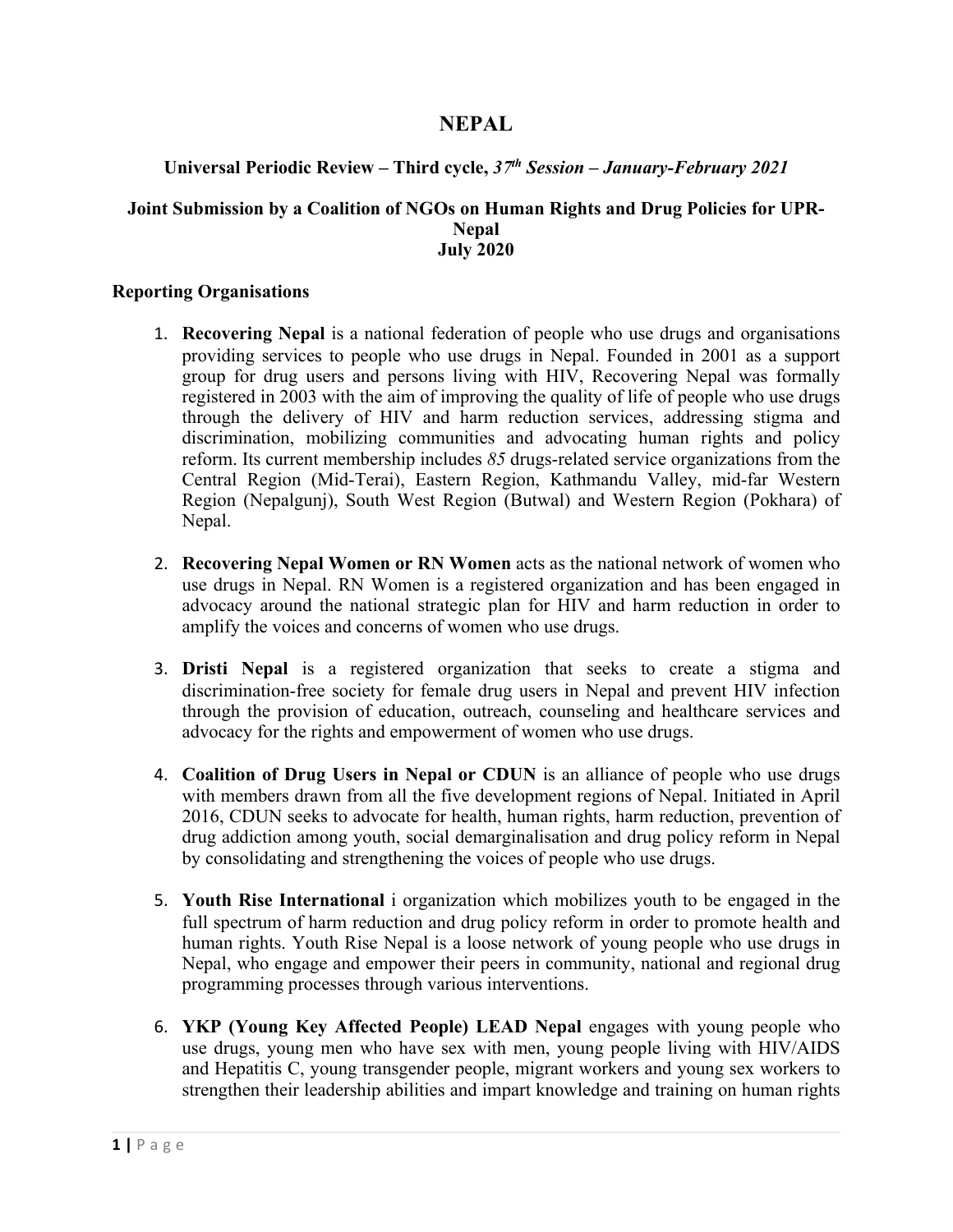issues affecting them. It is led by young people from drug use, sex work and HIV backgrounds and communities of gay and transgender people, thus bringing diversity of voices for advocacy and empowerment.

- 7. **Sparsha Nepal** began as <sup>a</sup> suppor<sup>t</sup> group for people living with HIV in Nepal and was registered as an NGO in 2004 to work with 'most at risk populations' of people who use and inject drugs and female sex workers in Nepal. It is currently implementing community based programmes that offer the UN recommended core interventions for HIV prevention, treatment and care among people who inject drugs in six districts in Nepal. The services include needle and syringe provision, opioid substitution therapy, HIV testing and counseling, anti-retroviral treatment, distribution of condoms, screening and treatment for tuberculosis and referral care for viral hepatitis. Sparsha Nepal associates with the Ministry of Home Affairs and the Ministry of Health of the Government of Nepal in order to suppor<sup>t</sup> the National HIV Strategic Plan 2016-2021.
- 8. **Community Support Group Nepal or CSG** is an NGO established in 2002 for providing suppor<sup>t</sup> to people who inject drugs in Nepal. Started as an informal group at the initiative of young people affected by drug use and HIV, CSG is currently implementing <sup>a</sup> range of harm reduction and HIV prevention, care, treatment programmes in Kaski, Tanahun, Baglung, Syangja, Myagdi and Parbat Districts in Nepal. CSG mobilises men, women and children living with HIV to speak up against stigma and discrimination and make positive contributions to society.
- 9. **International Drug Policy Consortium (IDPC)** is <sup>a</sup> global network of 198 nongovernmen<sup>t</sup> organizations that advocate for drug policies based on evidence, and on principles of public health, human rights, human security, development and civil society participation

## **Introduction**

1. The Coalition of NGOs on Human Rights and Drug Policies for UPR welcomes the opportunity to repor<sup>t</sup> to the Working Group for the Universal Periodic Review on drug laws and policies in Nepal and their impact on the enjoyment of human rights. In particular, this repor<sup>t</sup> will examine how Nepal'<sup>s</sup> repressive and outmoded drug policies are implicated in the violation of several human rights including the right to health, the right not to be subjected to torture and other cruel, inhuman or degrading treatment, the right to equality and non-discrimination and the right to liberty and privacy of people who use drugs.

## **Promoting respect for the right to life regionally**

- 2. The adoption of the Constitution of Nepal in September 2015, which guarantees thirty one fundamental rights and freedoms and articulates the State'<sup>s</sup> commitment to human rights and international law, 1 is <sup>a</sup> welcome step.
- 3. Nepal'<sup>s</sup> decision to abolish the death penalty for all crimes, through its ratification of the Second Optional Protocol to the International Covenant on Civil and Political Rights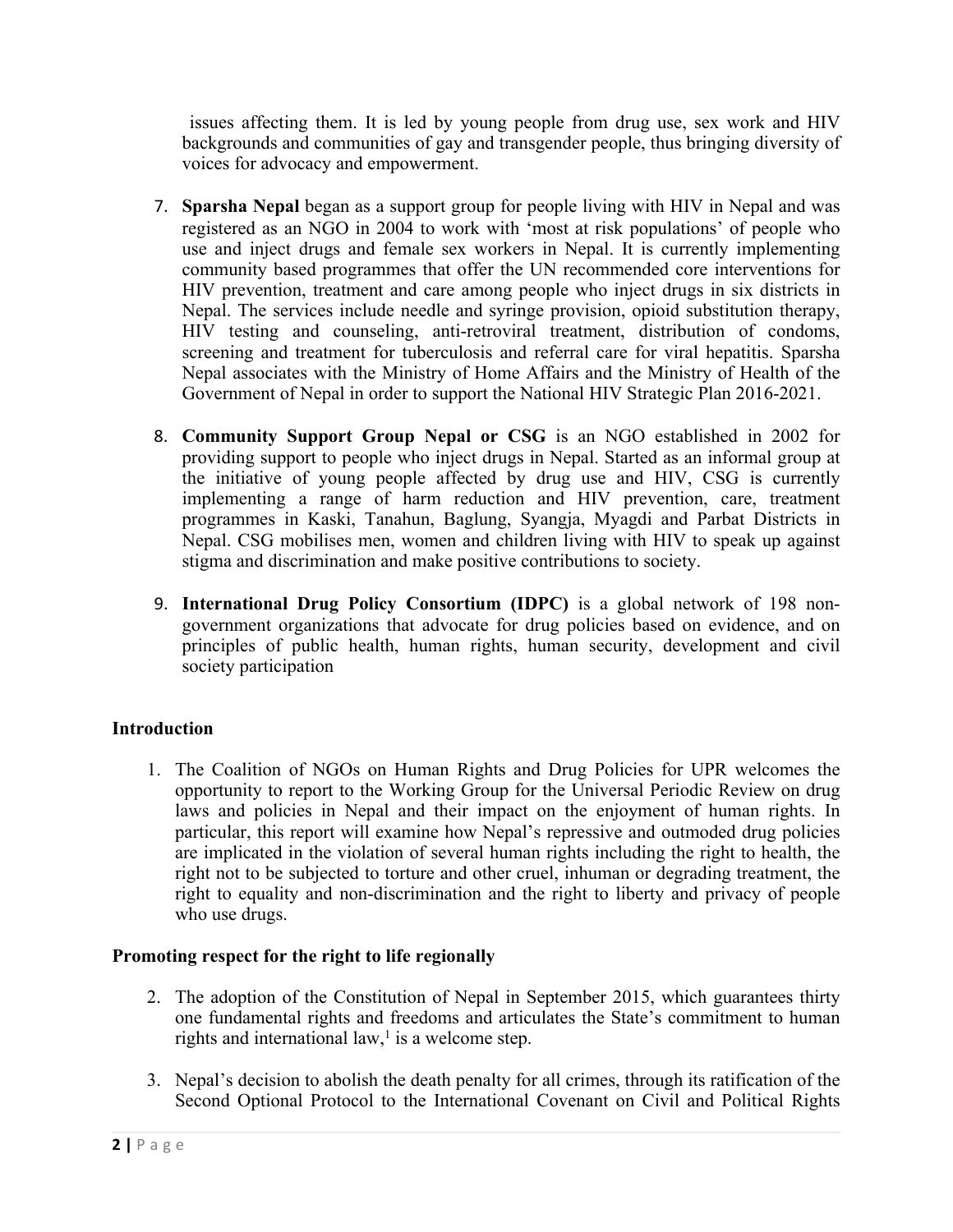aiming to the abolition of the death penalty and more recently, through Article 16(2) of the Constitution of Nepal is commendable.

4. As promised in its voluntary pledges and commitment to the UN General Assembly<sup>2</sup> as well as <sup>a</sup> recommendation that the State accepted in the Universal Periodic Review in 2011, <sup>3</sup> Nepal must assume leadership in fostering respec<sup>t</sup> for human rights in the South Asia region, where several countries retain the death penalty for drug offences,<sup>4</sup> in contravention of Article 6 of the International Covenant on Civil and Political Rights, which restricts the application of death penalty to the most serious crimes, which, as established by the Human Rights Council, do not include drug offences. 5

## **Despite progress, people who use drugs have been left behind by outdated legislation**

- 5. The Constitution of Nepal protects the right to equality and forbids discrimination in the application of laws, amongs<sup>t</sup> others, on the grounds of any 'physical' or 'health condition'. 6 It also secures the right to health of citizens and entitles them to receive free basic health services from the State as well as enjoy equal access to such services.<sup>7</sup>
- 6. A recent survey commissioned by the Ministry of Home Affairs, Government of Nepal estimates the number of persons who use drugs in the country to be *1,30,424,* of which 76.2% are below the age of 30*. 8*
- 7. As per the 2019 survey, 69.1% of the respondents, that is an estimated *90,000* persons inject drugs in Nepal,<sup>9</sup> though the figure reported by the Ministry of Health is much lower. 10 Persons who inject drugs are at risk of blood borne diseases like HIV, Hepatitis B and C as well as Tuberculosis. HIV prevalence among persons who inject drugs was 8.8% and is way higher than prevalence among the general population (0.2%). 11 The burden of HCV infection is also high; in one study, over 40% of people who inject drugs in three regions in Nepal were found to be infected with Hepatitis C. 12
- 8. Over 63% of people who use drugs wanted to seek help but fewer had accessed any kind of treatment facility. 13 Persons who use drugs are heavily stigmatized and criminalized in Nepal. 14
- 9. The Narcotic Drugs (Control) Act, 2033 (1976) was enacted over four decades ago and was last amended in 1993. The law criminalises the use and possession of drugs<sup>15</sup> while paying scant attention to the health needs of people who use drugs. The legislation has not kept pace with the rights and principles enunciated in Nepal'<sup>s</sup> Constitution of 2015.
- 10. The National Policy for Drug Control, 2063 (2006) underscores the need to revise existing drug policies in <sup>a</sup> manner that protects the human rights of people who use drugs. It also expresses the Government'<sup>s</sup> commitment to reform the existing drug law in light of Nepal'<sup>s</sup> commitment to the UN General Assembly. 16 The same intent is reflected in the Drug Control Strategy, 2010. 17
- 11. At the UN General Assembly Special Session on the world drug problem in April 2016 in New York, Member States agreed to:-"*ensure that national drug policies…fully*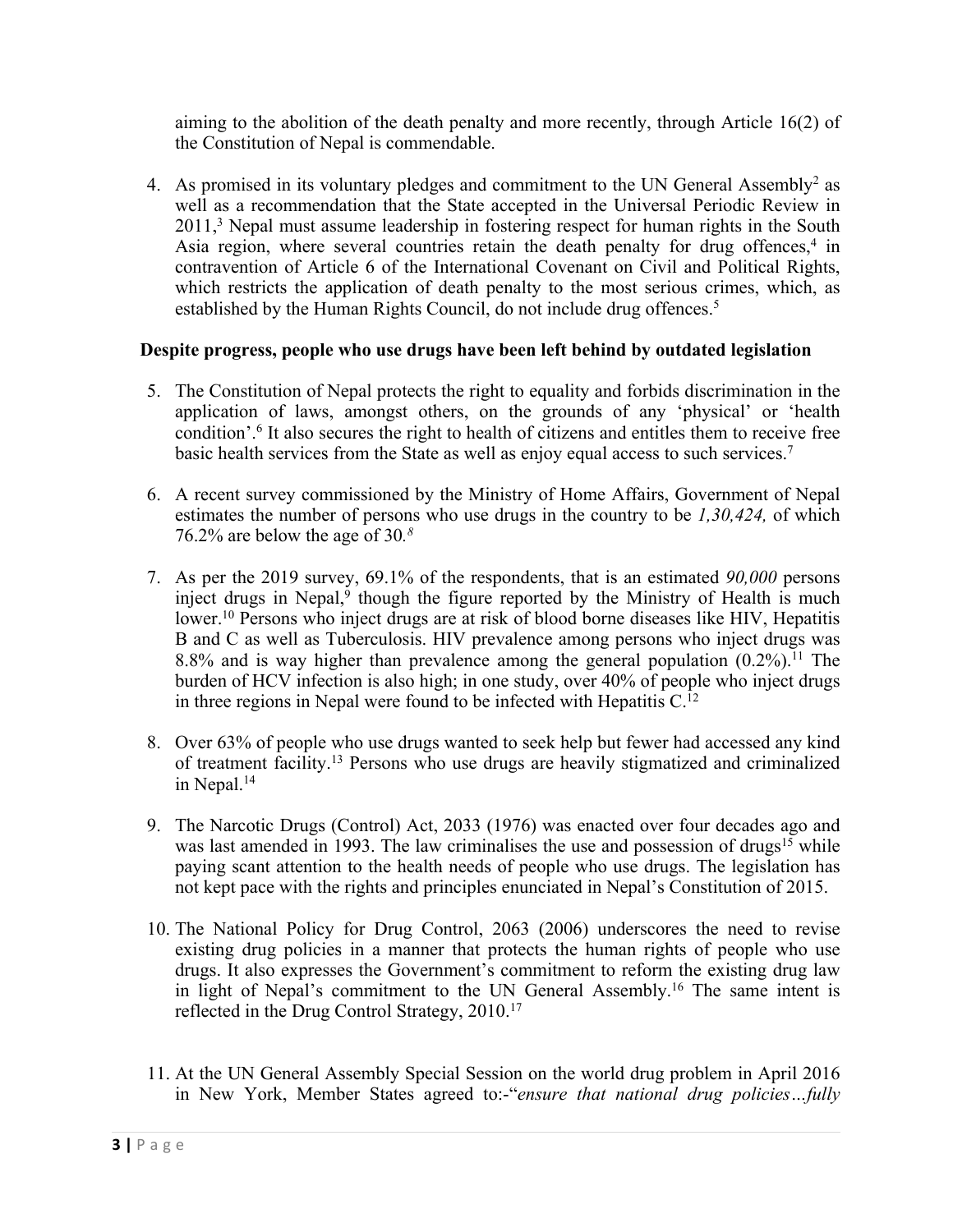*respec<sup>t</sup> human rights and fundamental freedoms."<sup>18</sup>* UN agencies including those mandated with the task of drug control have encouraged States to design and implement drug policies, in accordance with their human rights obligations including ensuring respect for the dignity and human rights of people who use drugs.<sup>19</sup>

- 12. In the Universal Period Review of 2011, Nepal agreed to recommendations to bring its laws in line with international human rights standards. 20 Further, in the last Universal Periodic Review of 2015, the Nepalese governmen<sup>t</sup> accepted several recommendations to implement the new Constitution consistent with the protection of human rights<sup>21</sup> and acknowledged this to be its foremost priority.<sup>22</sup>
- 13. Despite international commitments and repeated calls from Nepalese civil society for rights-based drug policies, the Narcotic Drugs (Control) Act, 2033 (1976) has not been reformed or revised in line with the State'<sup>s</sup> obligations under international human rights treaties and the national Constitution. As <sup>a</sup> result, people who use drugs have been left behind in the enjoyment of human rights and freedoms in Nepal.

## **Criminalising drug use and addiction violates human rights**

- 14. The World Health Organisation considers drug dependence as:-"*<sup>a</sup> multi-factorial health disorder that often follows the course of <sup>a</sup> relapsing and remitting chronic disease*."<sup>23</sup>
- 15. Article 12 of the International Covenant on Economic, Social and Cultural Rights which guarantees the right to the highest attainable standard of health, requires the State to provide treatment for <sup>a</sup> medical condition or disease. It cannot possibly be the basis for criminalization.
- 16. Yet, the Narcotic Drugs (Control) Act, 2033 (1976) criminalises anyone who is 'addicted' to any narcotic drug or psychotropic substance<sup>24</sup>, thereby treating illness as a crime and patients as criminals. One of the basic principles of criminal jurisprudence is that no one can be penalised for <sup>a</sup> medical condition. International drug conventions do not mandate this either - on the contrary they require States to provide measures of education, treatment, after-care and suppor<sup>t</sup> to persons who are dependent on drugs.
- 17. Criminalization of drug use and drug dependence violates the right to health under international human rights law<sup>25</sup> as also the Nepalese Constitution. Criminalization of drug dependence, which is <sup>a</sup> medical condition, also infringes Article 2 of the International Covenant on Economic, Social and Cultural Rights, as persons with substance use disorders are subjected to discrimination, i.e. treated as criminals on the grounds of their health status. Treating drug dependent patients as criminals violates Article 26 of the International Covenant on Civil and Political Rights, which requires all persons to enjoy equal protection of the law, without discrimination on the basis of any of the enumerated grounds which includes health status.
- 18. The Narcotic Drugs (Control) Act, 2033 (1976) proscribes 'consumption' of drugs, contrary to the mandate of international drug conventions, 26 to which Nepal is <sup>a</sup> signatory. As per the Nepal Drug Users' Survey, 2076 (2019) commissioned by the Ministry of Home Affairs, (hereinafter "Nepal Drug Users' Survey, 2076 (2019)), nearly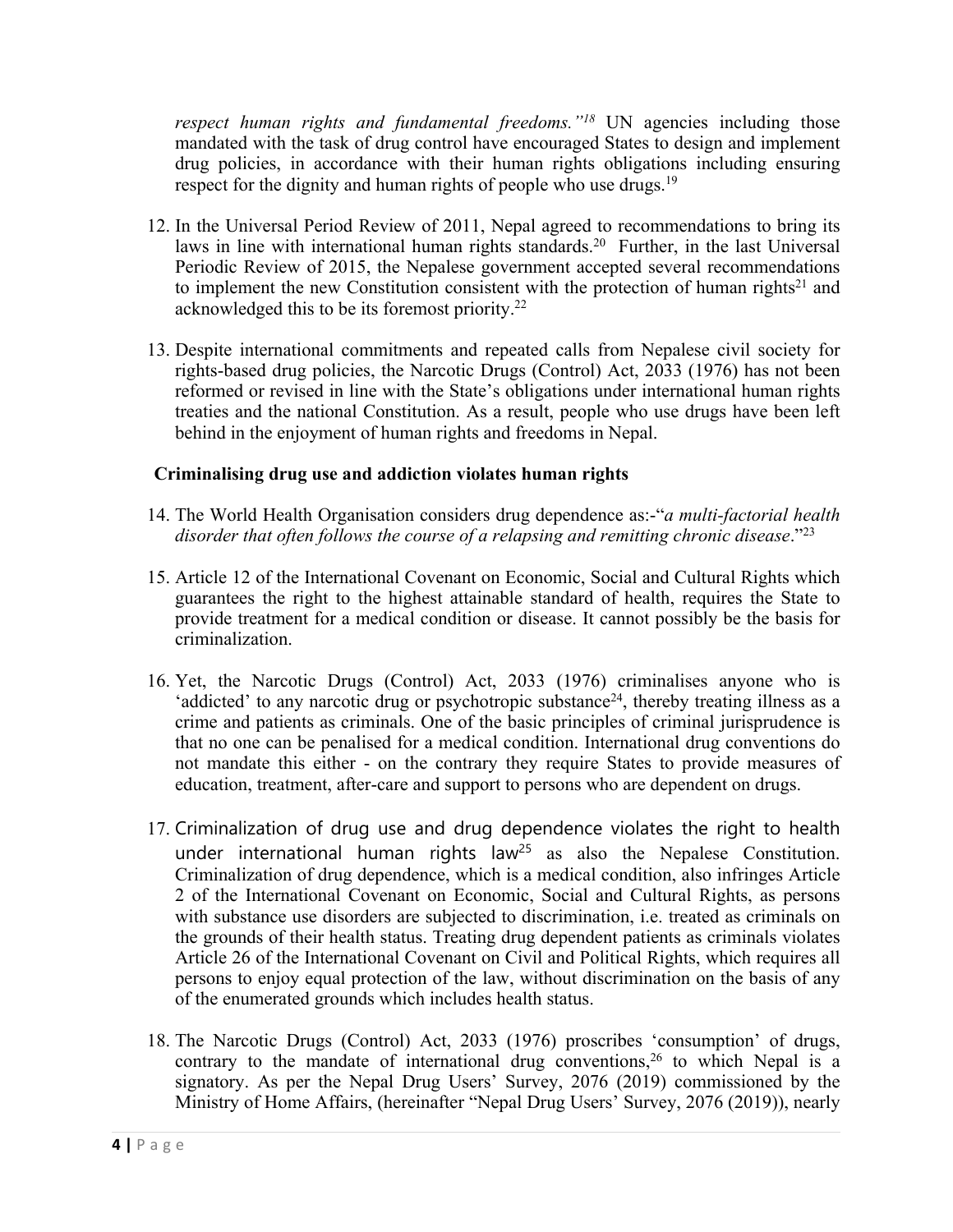half the respondents had faced arrest for drug use or related crimes.<sup>27</sup> Other surveys among people who inject drugs show even higher rates of incarceration for drug offences (nearly 63% of all Respondents). $^{28}$ 

- 19. Punitive drug policies in Nepal have engendered <sup>a</sup> culture of violence and brutality by the police, which has in turn increased risk and compromised the health and safety of people who use drugs. 29
- 20. Criminalization of drug use has exacerbated stigma and negative attitudes towards people who use drugs in healthcare. Despite having significant health-related problems, people who inject drugs in Nepal are afraid to visit medical facilities as they are either neglected or shunned or subjected to callous behavior by staff. 30
- 21. The Special Rapporteur on the right to health has considered the pernicious effects of criminalization of drugs on the right to health of people who use drugs and recommended the decriminalization of use and possession of drugs for personal use.<sup>31</sup> Similar recommendations have been made by the UN High Commissioner on Human Rights<sup>32</sup> and other UN entities.<sup>33</sup>
- 22. The International Guidelines on Human Rights and Drug Policy encourage countries to:- "*Utilise the available flexibilities in the UN drug control conventions to decriminalise the possession, purchase, or cultivation of controlled substances for personal consumption*" in order to protect the right to health, respec<sup>t</sup> the right to privacy as well as ensure the freedom of thought, conscience and religion guaranteed under international law. 34
- 23. However, the Government of Nepal continues to criminalise drug use and dependence, which impairs the dignity and rights of persons who use drugs.

#### **Ill-treatment, arbitrary arrests and detention**

- 24. Though the Narcotic Drugs (Control) Act, 2033 (1976) allows first-time users or persons arrested for purchase or possession of small amounts of drugs for personal use to be released on signing a bond,<sup>35</sup> in practice, Police in Nepal arrest and detain people who use drugs - for use as well as supply offences.<sup>36</sup>
- 25. Under the Narcotic Drugs (Control) Act, 2033 (1976), the power to search and arrest without warrant can be exercised in exigent situations, after recording reasons in writing. <sup>37</sup> However, people who use drugs repor<sup>t</sup> being subjected to such measures routinely without warrant.<sup>38</sup> Women who use drugs in Nepal have complained of being stopped and searched by male police officers as well as being verbally and physically abused in detention. 39
- 26. Over 83% respondents in <sup>a</sup> study conducted among people who use drugs enrolled in opioid substitution treatment (OST) in Nepal reported that the attitude of the Police was either 'bad' or 'very bad' and that violence in custody was commonplace. 40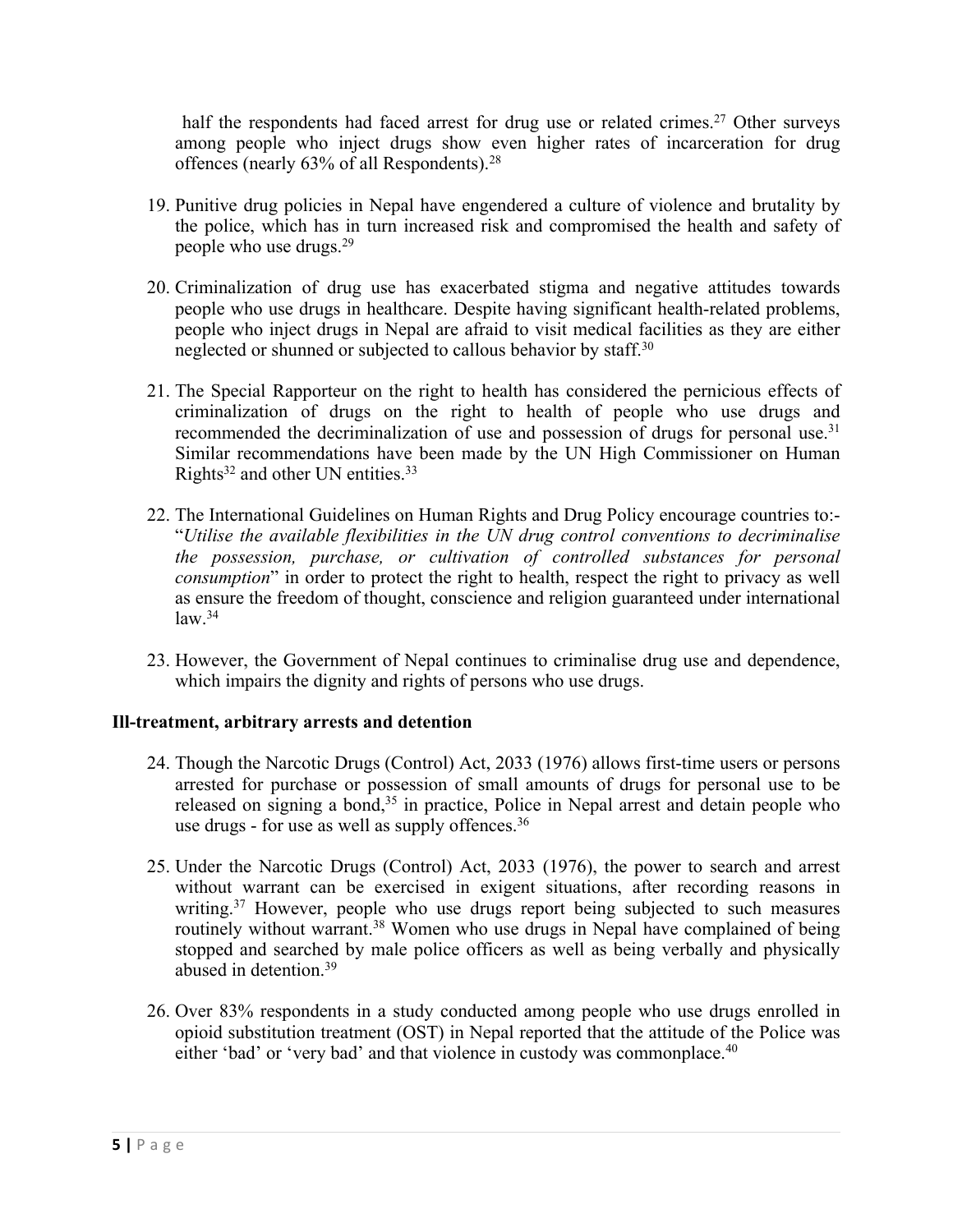- 27. Police abuses against people who use drugs in Nepal take other egregious forms. Young users are searched with no probable cause and if the Police don'<sup>t</sup> find drugs, they forcibly take their personal money and if the person protests, then they are slapped. Drug users are routinely beaten while in custody and coerced into 'confessing' their 'guilt' and disclosing names and contacts of peers. 41 Juveniles and young drug users (below the age of 15 years) are charged with drug-related offences and not offered diversion measures under the law. 42
- 28. Police in uniform or plainclothes congregate around needle-syringe programmes (NSP) and stop and search clients visiting the facility. Though possession of syringes or injecting equipment is not <sup>a</sup> crime and NSPs operate under the aegis of the National Centre for AIDS and STD Control, Ministry of Health, Government of Nepal, 43 Police apprehend persons accessing NSPs on suspicion of drug use. <sup>44</sup> Outreach workers delivering needle and syringes to women who inject drugs in Nepal have also reported being stopped, searched and arrested. <sup>45</sup> Criminalisation of drug use and possession has fuelled such arbitrary and unlawful practices among law enforcement officers in Nepal.
- 29. Police visit NGO sites providing OST and arbitrarily stop and question clients about their drug use. Identity cards issued by the programme are seized and torn. Police extort money from users by instilling fear of arrest. New or first time clients are particularly vulnerable and stop vising OST services on account of the harassment by the Police.<sup>46</sup> This, apar<sup>t</sup> from violating the right to liberty and privacy, directly infringes the right to health as is evident from data below.
- 30. Police apprehending clients from NSP and OST sites is contrary to the National Policy for Drug Control, 2063 (2006) and the Drugs Control Strategy, 2010, which endorse these programmes. <sup>47</sup> Arrests and intimidation of drug users by the Police has resulted in poor uptake of harm reduction services in Nepal. The number of needles and syringes provided per person per year is only 25 and falls far below the recommendation of 200 needles and syringes per person per year. Access to OST is <sup>a</sup> mere 2% in Nepal as against the WHO recommended target of 40% of the population of injecting drug users. 48 The Special Rapporteur on Health has noted the negative impact of arrests and repression by law enforcement on the realization of the right to health of people who use drugs. 49
- 31. Police in Nepal act in complicity with private rehabilitation centres and forcibly bring persons who use drugs to such centres to suffer inhuman treatment, torture and abuse.<sup>50</sup>
- 32. The prohibition against torture during arrest and detention is incorporated in Nepal'<sup>s</sup> Constitution<sup>51</sup> but there is no law defining and criminalizing torture. In its Concluding Observations to the State in 2014, the Human Rights Committee had expressed concerns over the widespread use of torture and ill-treatment in places of police custody as well as the practice of arbitrary detention in Nepal and desired that this be addressed through appropriate legislation. 52
- 33. Nepal'<sup>s</sup> Drug Control Strategy, 2010 talks about the Government'<sup>s</sup> plans to change negative attitudes among law enforcement agencies towards harm reduction programmes through training and sensitization. <sup>53</sup> No such pedagogical exercises have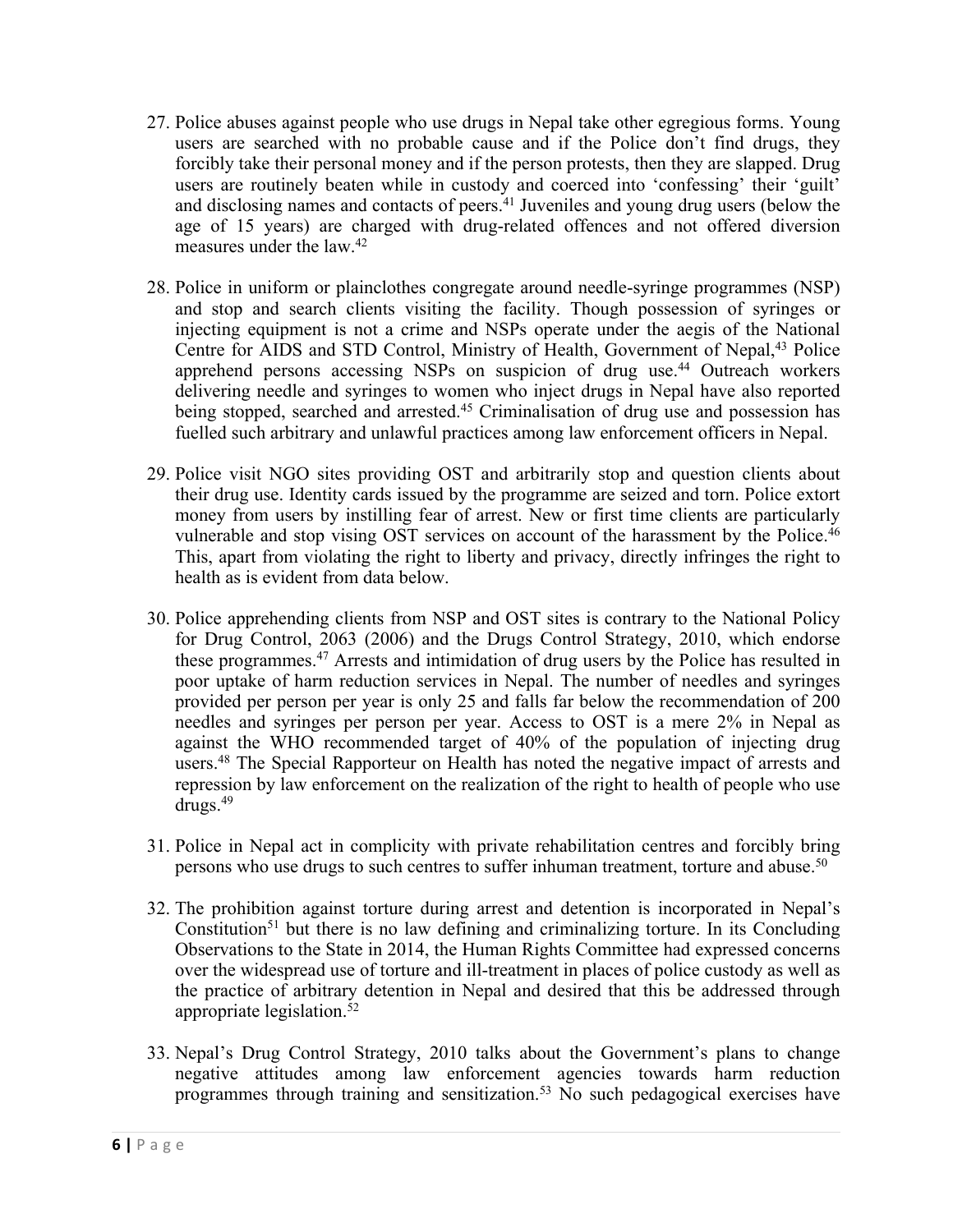however, been undertaken.

- 34. In its last Universal Periodic Review in 2015, the Government of Nepal accepted <sup>a</sup> number of recommendations in relation to education and training of law enforcement on human rights including prevention of torture and ill-treatment as well as on addressing torture through appropriate legislation. 54
- 35. Notwithstanding its commitments, the Government of Nepal has failed to preven<sup>t</sup> police abuses and ill-treatment of people who use drugs and has thus, violated the right to liberty, privacy, freedom from torture and arbitrary detention under international human rights law.

#### **Inflicting 'torture' as 'treatment'**

- 36. The Narcotic Drugs (Control) Act, 2033 (1976) allows people who use drugs, to be diverted from the criminal justice system to <sup>a</sup> treatment or rehabilitation centre 'established' or 'recognized' by the Government of Nepal, where they undergo treatment for three months. <sup>55</sup> Under the law, <sup>a</sup> treatment centre is one which is 'approved' by the Government for the treatment and rehabilitation of narcotic drug addicts. 56
- 37. The Drug Control Strategy of 2010 recognised that the success of rehabilitation programmes depends on whether people who use drugs receive humane and quality treatment with full respec<sup>t</sup> for their rights and proposed to set up atleast one model centre for the treatment and rehabilitation in every region. 57
- 38. The Government of Nepal has however, not established any centres for the care and reintegration of people who use drugs. Instead, it has outsourced this responsibility to private actors, who operate so-called drug treatment and rehabilitation facilities, without authorization or approval.
- 39. The Government has also failed to impart any training in the treatment, after-care, rehabilitation and social reintegration of persons with drug use disorders to personnel employed at such centres,<sup>58</sup> contrary to the requirements under the UN Drug Conventions.<sup>59</sup>
- 40. Nearly 11% of the respondents surveyed in the Nepal Drug Users' Survey, 2076 (2019) reported experiencing violence during treatment<sup>60</sup> – the extent and severity of which has been documented in independent reports.
- 41. With little or no oversight, supervision and training, some private rehabilitation centres blatantly violate the rights of people who use drugs by inflicting 'torture' as 'treatment' and 'violence' as 'therapy'. 61 Practices documented at such centres include forcible detention and involuntary admission, denial of medical care and managemen<sup>t</sup> of withdrawal, solitary confinement, forced labour, flogging, beating and other inhuman and degrading 'punishments' to 'discipline' and 'cure' drug users. 62 Several cases of attempted suicide and even deaths of inmates have been reported from such centres.<sup>63</sup> Complaints of torture and brutality are rarely investigated by the authorities, on the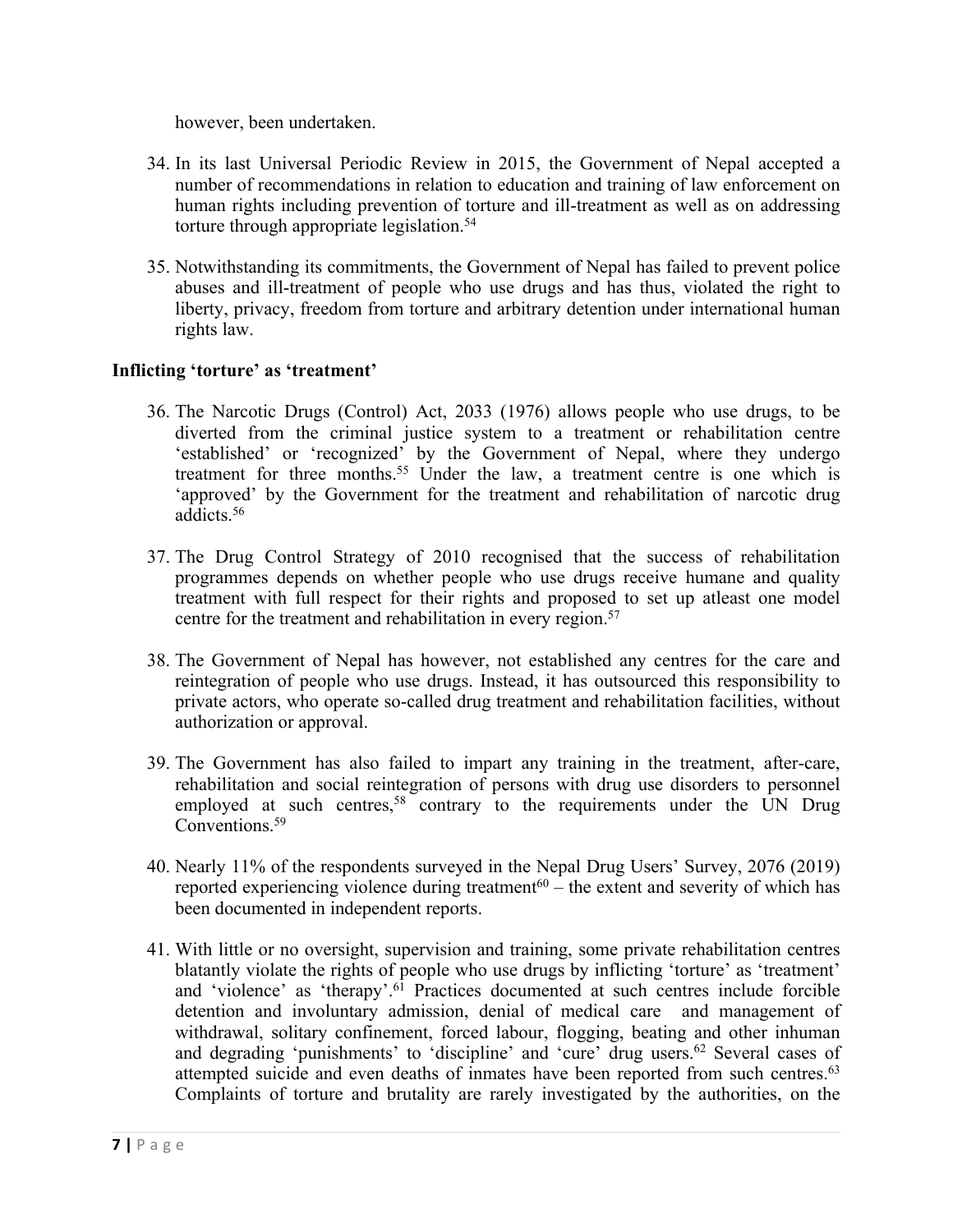contrary, it is the victims i.e. persons who use drugs, who are deemed to be morally debased and blameworthy. 64

- 42. In 2018, the Ministry of Home Affairs announced Operational Guidelines for Drug Treatment Rehabilitation Centre - 2075 to regulate and monitor private rehabilitation centres. <sup>65</sup> While the Ministry of Home Affairs has started maintaining <sup>a</sup> portal of rehabilitation centres in the country, 66 surveillance or inspection have not been carried out, consequently, torture and ill-treatment continue unabated.<sup>67</sup>
- 43. The Nepal Government'<sup>s</sup> failure to monitor private drug rehabilitation centres and enforce human rights compliant norms for treatment of drug dependence has fuelled human rights violations against people who use drugs. 68 Subjecting persons who use drugs to non-consensual interventions and depriving them of medically proven therapies for substance use disorders violates their right to health. 69 The Human Rights Committee has noted that the denial of medical assistance during withdrawal and the suffering inflicted on drug-dependent persons as <sup>a</sup> result of such denial amounts to torture or illtreatment.<sup>70</sup>
- 44. In the absence of medically sound treatment protocols for private centres, drug users in Nepal are subjected to non-consensual medical or scientific experimentation, which amounts to <sup>a</sup> violation of Article 7 of the International Covenant on Civil and Political Rights. The Committee against Torture has expressed concern over poor conditions in private drug rehabilitation centres and ill-treatment inflicted upon persons admitted to them and called upon the concerned State party to conduct <sup>a</sup> survey of existing centres in the country and ensure that each is duly accredited by the competent authority and is subject to regular inspection.<sup>71</sup>
- 45. The Special Rapporteur on torture and other cruel, inhuman or degrading treatment or punishment has called upon States to:- "*Undertake investigations to ensure that abuses, including torture or cruel, inhuman and degrading treatment, are not taking place in privately-run centres for the treatment of drug dependence;"<sup>72</sup>* The UN Human Rights Commissioner has also urged States to undertake rigorous and independent monitoring of treatment centres to ensure treatment takes place on <sup>a</sup> voluntary basis with informed consent and individuals are not confined there against their will. 73 The UN Working Group on Arbitrary Detention has urged countries to investigate and remedy human rights abuses in so-called drug treatment and rehabilitation centers established and run by private individuals or organizations. 74
- 46. The Government of Nepal has an obligation to prevent, investigate, prosecute and punish acts of torture committed by private actors. <sup>75</sup> When public officials fail to do so, they are considered to be authors, complicit or otherwise responsible for these acts.<sup>76</sup> As <sup>a</sup> consequence, the Government of Nepal has an obligation to ensure that persons who use drugs, who receive treatment at private centres, have their human rights protected including the right to health and the right not to be subjected to torture through appropriate legislative and administrative measures.
- 47. The Government of Nepal has thus, systematically failed to protect the rights of people who use drugs from being infringed by third-parties.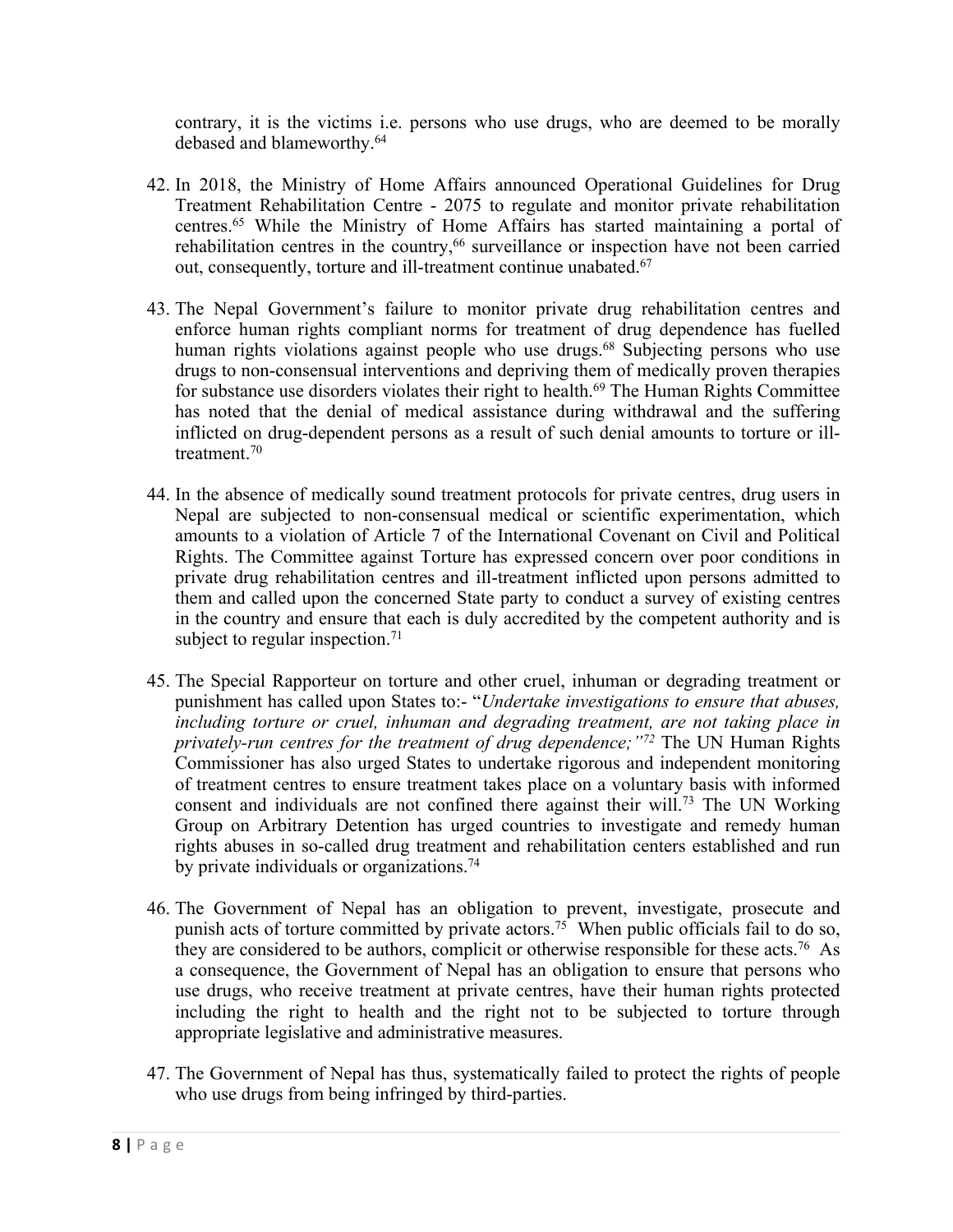#### **Discrimination in access to health services**

- 48. Despite the constitutional guarantee of equality and the right to health, people with drug use disorders face systemic barriers in accessing treatment and harm reduction services in Nepal.
- 49. Treatment for drug dependence is available in private facilities and at <sup>a</sup> cost, which is beyond reach for most drug users. As per the Nepal Drug Users' Survey, 2076 (2019), <sup>a</sup> mere 3.9% of people who use drugs received free treatment for drug dependence.<sup>77</sup> Legal provisions granting immunity from prosecution to those who enter drug treatment are denied to persons who cannot afford to pay for admission. This includes women who use drugs, who typically, are without means and end up in jail on account of their poverty and drug dependence. 78
- 50. There are currently 12 OST sites, of which 5 are situated in the Kathmandu valley region in Central Nepal. 79 Services in border areas are scarce, though drugs are widely available and consumed in places near the Nepal-India border. 80 The Ministry of Health has mapped injecting drug use and HIV-related risks in border districts, <sup>81</sup> yet people who use drugs living in these areas lack access to harm reduction services. 82
- 51. The Constitution of Nepal prohibits discrimination, *inter alia*, on the grounds of citizens' 'economic condition' and the 'region' where they reside/belong. 83 The Constitution also guarantees that very citizen shall have the right to equal access to health services. 84
- 52. Nepal'<sup>s</sup> National Health Policy 2071 (2014) seeks to provide quality health services for all including marginalized and at risk communities, free of cost towards the realization of the fundamental right to health. 85
- 53. Economic and geographical barriers however, continue to impede the realization of the right to health of people who use drugs in Nepal. At international human rights law, physical and economic accessibility is an integral par<sup>t</sup> of the right to health, as is the right to non-discrimination. <sup>86</sup> Despite its obligations in domestic and international law, the Government of Nepal has failed to protect the right to health of people who use drugs.

#### **Women who use drugs – severe and multiple rights violations**

54. According to the Nepal Drug Users' Survey, 2076 (2019), there are an estimated *8,732* women who use drugs in Nepal, <sup>a</sup> figure that the Government itself acknowledges as underreported on account of the stigma associated with drug use among women. 87 The Ministry of Health estimates that there are around *4,000* women who inject drugs in Nepal. <sup>88</sup> HIV prevalence among women who inject drugs is higher than among men who inject drugs in Nepal,<sup>89</sup> revealing greater vulnerability and poorer access to health services. According to <sup>a</sup> study conducted by UNODC in 2010-11 at seven sites, only 14% of women drug users in Nepal had ever accessed treatment.<sup>90</sup>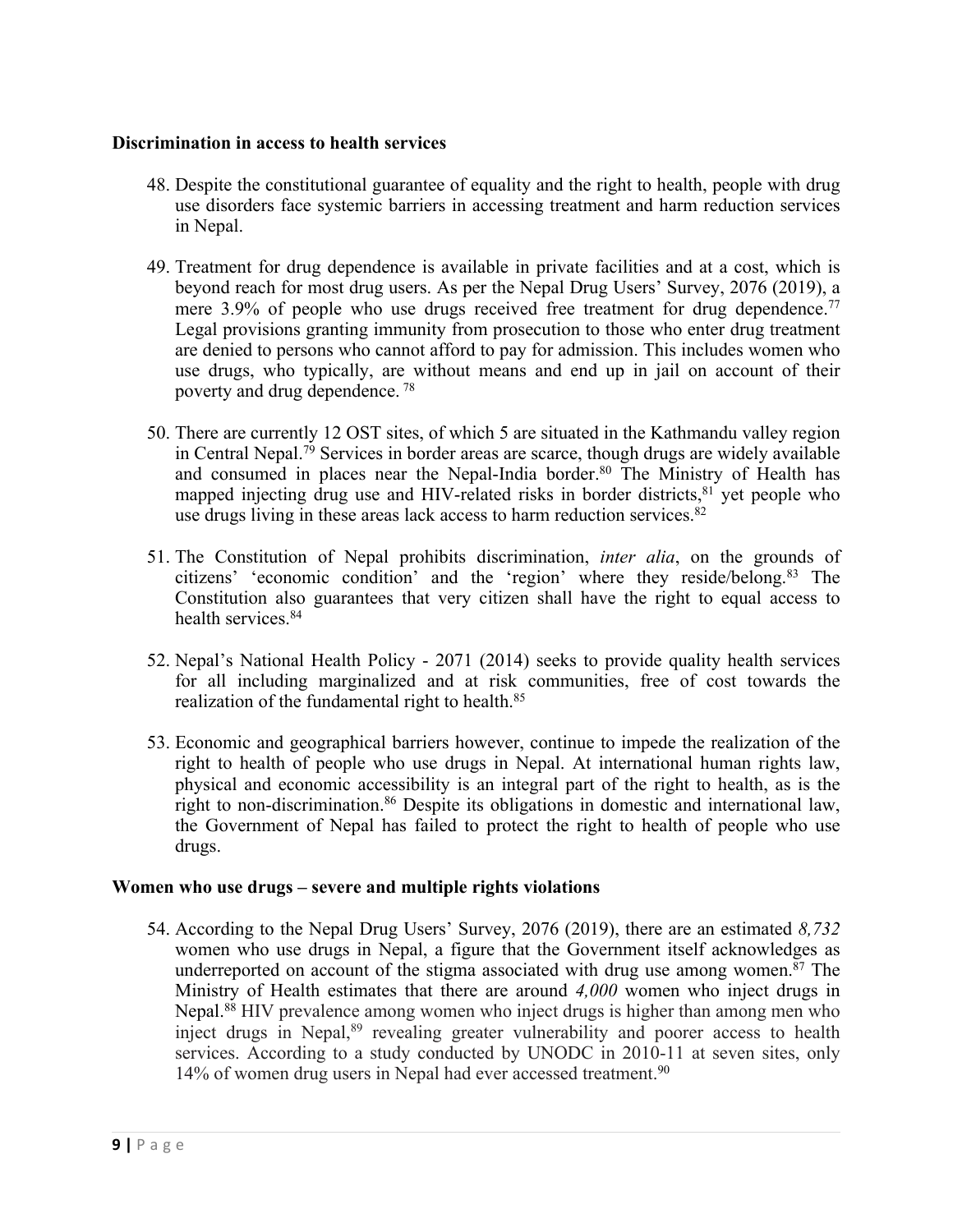- 55. The stigma, discrimination and marginalization experienced by women who use drugs is amplified by patriarchal norms and gender stereotypes, which underpin laws and policies in Nepal. 91
- 56. The Nepal Drug Users' Survey, 2076 (2019) discloses higher levels of unemployment among women who use drugs as compared to their male counterparts.<sup>92</sup> Many women who use drugs engage in sex work and experience intersecting nature of discrimination on account of their gender, nature of work as well as drug-using status. Data collected by UNODC revealed that Nepalese women who use drugs and engage in sex work were more likely to have not completed primary school education and be living alone, without family. 93
- 57. In its concluding observations to the State in 2018, the Committee on the Elimination of Discrimination against Women (CEDAW), encouraged the Government of Nepal to recognize the specific needs of all women and girls facing intersectional and multiple forms of discrimination in the constitutional provisions granting "special opportunities" to 'socially and culturally backward women'. 94
- 58. The Committee on CEDAW expressed concern over the arrest and extortion faced by women in sex work under Nepal'<sup>s</sup> Human Trafficking and Transportation (Control) Act, 2064 (2008) and advised the Government to ensure that women engaged in sex work are not harassed or prosecuted. 95
- 59. One-third of women who use drugs in the UNODC study had faced arrest on account of drug-related crimes. <sup>96</sup> Over 54.5% women who use drugs have faced arrest, as compared to 45.2% men who use drugs. <sup>97</sup> During <sup>a</sup> recent mission to Nepal, the Special Rapporteur on violence against women noted with concern that <sup>a</sup> number of women incarcerated in prison had been convicted on drug-related charges and that women ge<sup>t</sup> involved in such crimes owing to gender-related factors, such as pressure or coercion by an intimate partner, or because they are drug users, or they may have been victims of serious forms of gender-based violence and resorted to drugs as a way out.<sup>98</sup> Women who use drugs who have suffered imprisonment, repor<sup>t</sup> appalling conditions especially in relation to nutrition and sexual and reproductive healthcare.<sup>99</sup>
- 60. Nepal'<sup>s</sup> Drug Control Strategy, 2010 sought to introduce programmes related to drug use in prisons; 100 none, however, have taken off. The Special Rapporteur on violence urged Nepal to improve prison conditions for women and ensure adequate facilities for health-care including facilities for obstetric and gynaecological care, adequate bedding and access to nutritious food. 101 In its last Universal Periodic Review in 2015, the Government of Nepal also accepted <sup>a</sup> recommendation in relation to safety of men and women in prisons. 102
- 61. The more marginalized and stigmatized <sup>a</sup> population is, the harder it is for them to seek health or social services. Most prevention and care programmes for people who use drugs are not reaching women because the services are designed for men. <sup>103</sup> Drug policies and programmes in Nepal are neither informed by gender-based considerations nor address the concerns of women who use drugs.<sup>104</sup> This denies them their right to health services.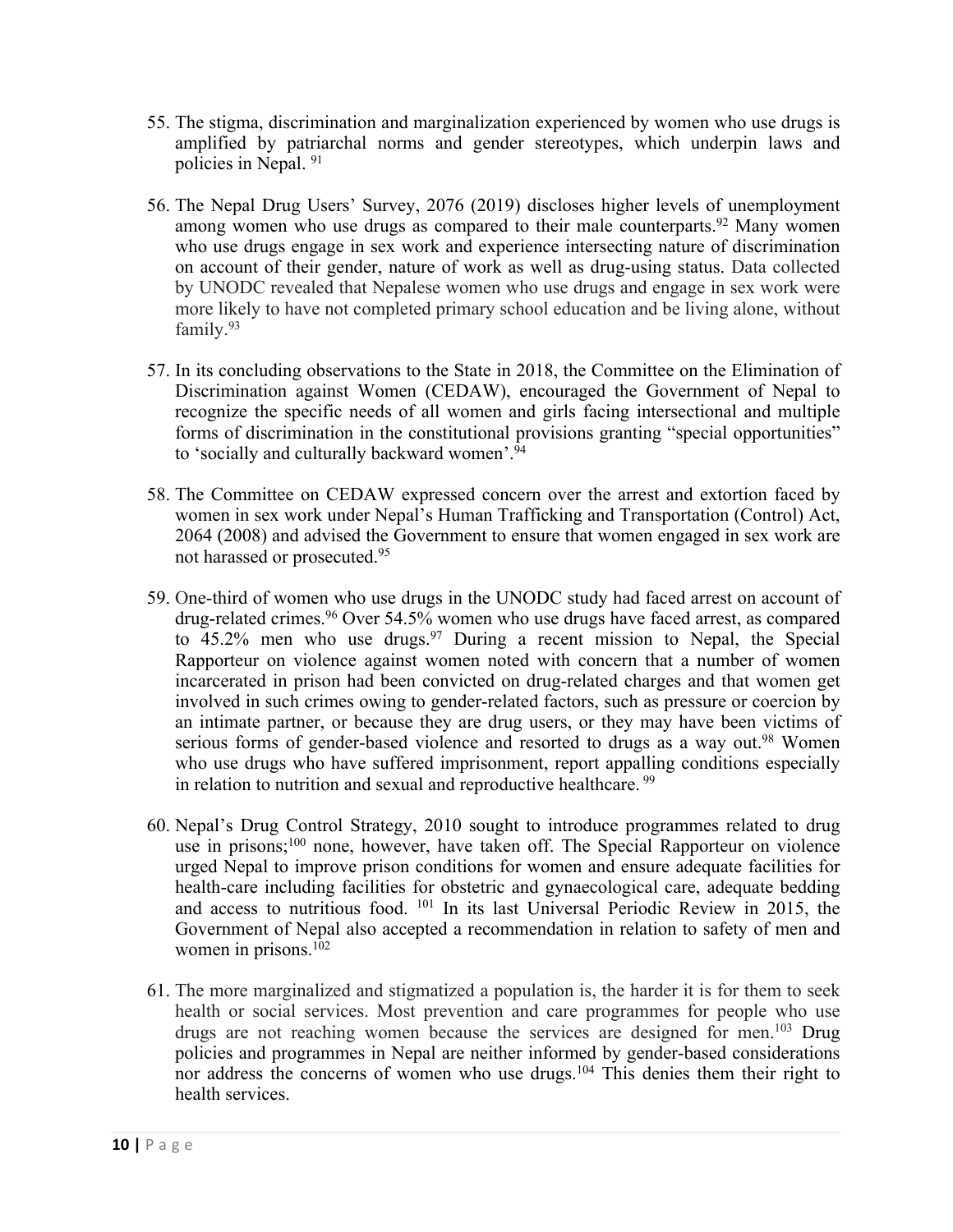- 62. Women who use drugs in Nepal are particularly disadvantaged in their claims to citizenship and suffer on account of discriminatory laws and practices. Women who use drugs are largely dependent on their partners for decision-making and do not possess vital certificates of registration of marriage and birth of their children. Some are in abusive marriages or relationships that are not recognized by law or single mothers – cases where the identity and whereabouts of the husband becomes suspect. Women who use drugs suffer abandonment and neglect at the hands of the family, thus weakening their claims to citizenship for themselves and their children under Nepali law. 105
- 63. Both the Committee on CEDAW and the Special Rapporteur on violence against women have called upon the Government of Nepal to amend discriminatory provisions in relationship to citizenship and ensure that women can exercise their right to nationality and citizenship on an equal basis with men. 106
- 64. Nepalese women who use drugs repor<sup>t</sup> severe forms of domestic and partner violence, but do not have access to legal remedies.<sup>107</sup> While there are a number of organisations working with victims of domestic violence in Nepal, few extend suppor<sup>t</sup> to women who use drugs. Police too, display prejudice towards women who use drugs and do not take their complaints seriously. 108
- 65. Women who use drugs experience severe and intersecting forms of discrimination even as Nepal has made progress in introducing gender-just laws and policies, thereby infringing their right to equality.

## **Recommendations**

- 66. In light of the above findings, Recovering Nepal, RN Women, Dristi Nepal, CDUN, Youth Rise, YKP Lead Nepal, Sparsha Nepal, CSG and IDPC call upon Member States to recommend that the Government of Nepal*:*
	- a. Assume leadership internationally and regionally in efforts towards the abolition of the death penalty, particulalry for drug offences.
	- b. Review and reform the Narcotic Drugs (Control) Act, 2033 (1976) in line with international human rights law and standards, the 2015 Constitution, the 2006 National Policy for Drug Control and the 2010 Drugs Control Strategy.
	- c. Repeal laws criminalizing drug use and drug addiction, remove penalties for the possession of drugs for personal use and ensure that drug dependence is treated as <sup>a</sup> health condition and not crime.
	- d. Ensure that private drug treatment centres provide evidence-based treatment on <sup>a</sup> voluntary basis, through the adoption and implementation of <sup>a</sup> regulatory framework that provides authorization, training, cost price setting and oversight over such centres.
	- e. Ensure that acts of torture committed by private actors such as drug rehabilitation centers are included in legislation to criminalize torture, in independent procedures to ensure that all allegations of torture are investigated promptly, thoroughly, impartially and independently, and in remedy and reparation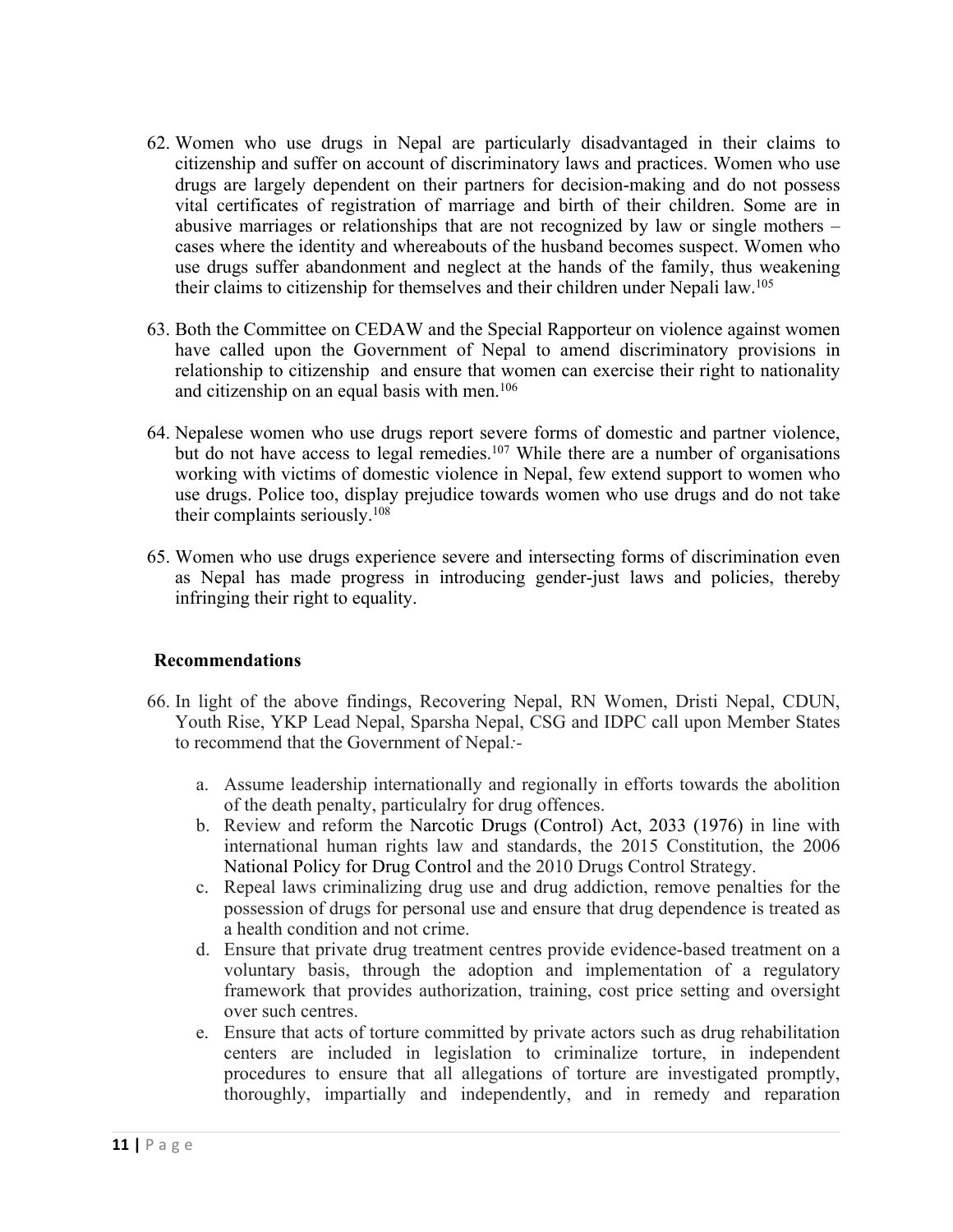mechanisms for victims.

- f. Expand drug treatment and harm reduction programmes throughout the country so that services are accessible across all geographies, without any discrimination.
- g. Adopt <sup>a</sup> national strategy to ensure that marginalized women, such as women who use drugs and sex workers, have access to appropriate health care, and are not subject to stigma and discrimination by police and health workers.

5 UN General Assembly, Human Rights Council, Forty-second session, 9–27 September 2019, Agenda item 3 Promotion and protection of all human rights, civil, political, economic, social and cultural rights, including the right to development, 42/… The question of the death penalty, 23 September 2019, A/HRC/42/L.37. Available at <https://documents-dds-ny.un.org/doc/UNDOC/LTD/G19/281/45/PDF/G1928145.pdf?OpenElement>

<sup>6</sup> Article 18, The Constitution of Nepal.

9 Nepal Drug Users' Survey, 2076 (2019), p. 50.  $^{\rm 10}$  See

[http://ncasc.gov.np/index1.php?option=zfci2BfCuXaeK6QJUyOEo60fVL5kyqSbZZk3lQtMb00&nid=7LfXiMzZaaK6Iap](http://ncasc.gov.np/index1.php?option=zfci2BfCuXaeK6QJUyOEo60fVL5kyqSbZZk3lQtMb00&nid=7LfXiMzZaaK6Iap4JQolpQ-sfLTvP0umLMA6wLaWzEQ) [4JQolpQ-sfLTvP0umLMA6wLaWzEQ](http://ncasc.gov.np/index1.php?option=zfci2BfCuXaeK6QJUyOEo60fVL5kyqSbZZk3lQtMb00&nid=7LfXiMzZaaK6Iap4JQolpQ-sfLTvP0umLMA6wLaWzEQ)

<sup>11</sup>See UNAIDS Data 2019, pp. 186-187.Available at [https://www.unaids.org/sites/default/files/media\\_asset/2019-](https://www.unaids.org/sites/default/files/media_asset/2019-UNAIDS-data_en.pdf) [UNAIDS-data\\_en.pdf](https://www.unaids.org/sites/default/files/media_asset/2019-UNAIDS-data_en.pdf)

 $^{12}$  Kinkel H-T, Karmacharya D, Shakya J, Manandhar S, Panthi S, Karmacharya P, et al. (2015)Prevalence of HIV, Hepatitis B and C Infections and an Assessment of HCV-Genotypes and Two IL28B SNPs among People Who Inject Drugs in Three Regions of Nepal. PLoS ONE 10(8): e0134455. doi:10.1371/journal.pone.0134455

<sup>13</sup> Nepal Drug Users' Survey, 2076 (2019), pp. 62 and 64.

<sup>14</sup> Focussed Group Discussion with women who use drugs, Kathmandu, Nepal, 17 March 2020.

<sup>15</sup> Section 4 and 14, Narcotic Drugs (Control) Act, 2033 (1976)

<sup>16</sup> National Policy for Drug Control, 2063 (2006), paras 2 and 7.

<sup>17</sup> Drugs Control Strategy, 2010, para 7.3.

<sup>18</sup> Outcome Document of the 2016 United Nations General Assembly Special Session on the World Drug Problem, Paragraph 4(a). Available at [www.unodc.org/documents/postungass2016/outcome/V1603301-E.pdf](http://www.unodc.org/documents/postungass2016/outcome/V1603301-E.pdf)

<sup>19</sup> CEB/2018/2, Annex 1, p. 12 and 13.

<sup>20</sup> United Nations General Assembly, Human Rights Council, Seventeenth session, Report of the Working Group on the Universal Periodic Review, Nepal, A/HRC/17/5, Recommendation 106.2 (France, Azerbaijan)

<sup>21</sup> United Nations General Assembly, Human Rights Council, Thirty -first session, Report of the Working Group on the Universal Periodic Review, Nepal, A/HRC/31/9, Recommendation 121.1 (Pakistan), 121.2 (Colombia), 121.10 (Myanmar), 121.32 (Yemen)

<sup>22</sup> A/HRC/31/9, Paras 125 and 126

<sup>23</sup> United Nations Office on Drugs and Crime and World Health Organisation, 'Principles of Drug Dependence Treatment', 2008.

<sup>24</sup> Section 14 (h), Narcotic Drugs (Control) Act, 2033 (1976)

<sup>&</sup>lt;sup>1</sup> Article 51(b), The Constitution of Nepal.

<sup>&</sup>lt;sup>2</sup> UN General Assembly, seventy second session, Note verbale dated 16 August 2017 from the Permanent Mission of Nepal to the United Nations addressed to the President of the General Assembly, Candidature of Nepal to the Human Rights Council, 2018-2020, A/72/347 at paras 9 and 11.

<sup>&</sup>lt;sup>3</sup> United Nations General Assembly, Human Rights Council, Seventeenth session, Report of the Working Group on the Universal Periodic Review, Nepal, A/HRC/17/5, Recommendation 106.15 (Lao People'<sup>s</sup> Democratic Republic) 4 Girelli, G., *The Death Penalty for Drug Offences: Global Overview 2018*. London, Harm Reduction International, February 2019.

[https://www.hri.global/files/2019/02/22/HRI\\_DeathPenaltyReport\\_2019.pdf](https://www.hri.global/files/2019/02/22/HRI_DeathPenaltyReport_2019.pdf)

<sup>7</sup> Article 35, The Constitution of Nepal.

<sup>&</sup>lt;sup>8</sup> Government of Nepal, Ministry of Home Affairs, Narcotic Drug Control Section, Nepal Drug Users' Survey, 2076, Singhadurbar, Kathmandu, pp. 21-22. (hereinafter "Nepal Drug Users' Survey, 2076 (2019)" Available at <http://www.drugportal.gov.np/assets/uploads/publications/5f060729b42711594145700.pdf>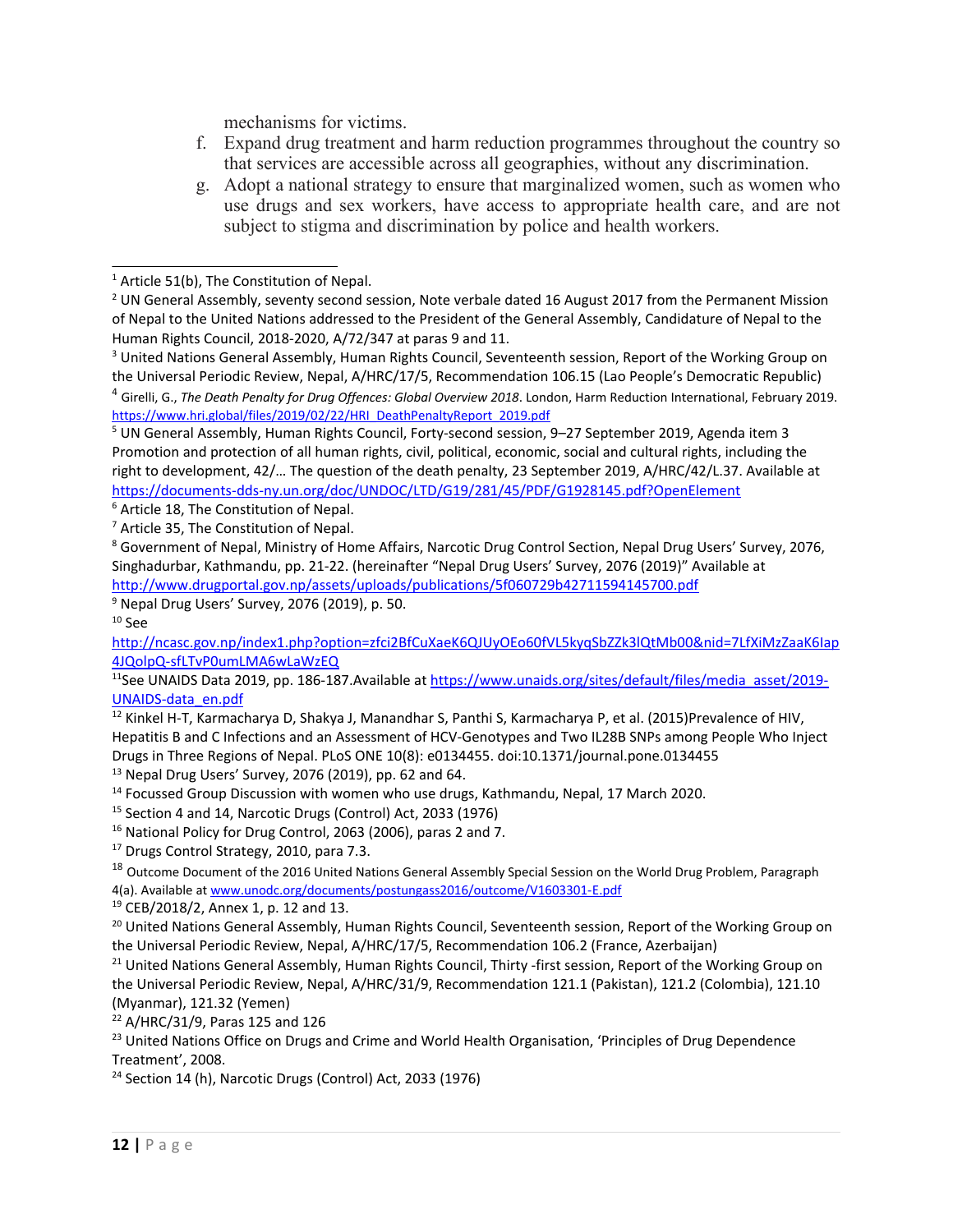<sup>25</sup> Report of the United Nations High Commissioner for Human Rights on the situation of human rights in the

Philippines. Advance Edited Version, In: Forty-fourth session, Agenda item 2, Annual report of the United Nations High Commissioner for Human Rights and reports of the Office of the High Commissioner and the Secretary-General, 4 June 2020, A/HRC/44/22, paras 38 and 87.a.ii. Available at

<https://www.ohchr.org/Documents/Countries/PH/Philippines-HRC44-AEV.pdf>

26 <https://www.ohchr.org/EN/NewsEvents/Pages/DisplayNews.aspx?NewsID=24369&LangID=E>

<sup>27</sup> Nepal Drug Users' Survey, 2076 (2019) pp. 60-61.

<sup>28</sup> Integrated Biological and Behavioral Surveillance (IBBS) Survey among People Who Inject Drugs (PWID) in Kathmandu Valley, 2015, Round VI, FINAL REPORT, December 2015, Government of Nepal, Ministry of Health and Population, National Centre for AIDS and STD Control, pp.17-18.

<sup>29</sup> Gurung B, Xenos P. "In the name of creating drug free society": a qualitative investigation on implications of drug law enforcement on harm reduction programs and people who inject drugs in Kathmandu valley, Nepal." J Health Res. 2016; 30(Suppl.2): S129-38. DOI: 10.14456/jhr.2016.76

<sup>30</sup> National Consultation on UPR Submissions, organized by Recovering Nepal), 26 June 2020 (virtual).

 $^{31}$  Report to the General Assembly. UN Special Rapporteur on Health, Anand Grover. In: Sixty-fifth session, New York, 6 August 2010, A/65/255, paras 62, 63, 66 and 76. Available at <https://undocs.org/en/A/65/255>

 $^{32}$  Report of the United Nations High Commissioner for Human Rights. Study on the impact of the world drug problem on the enjoyment of human rights. In: Thirtieth session of the Human Rights Council, New York, 4 September 2015, A/HRC/30/65, para 61. Available at <https://undocs.org/en/A/HRC/30/65>

 $33$  In 2017, 12 UN entities issued a joint statement on stigma and discrimination in healthcare settings that called on countries to review and repeal punitive laws—including the criminalization of drug use and possession for personal use—that are proven to have negative health outcomes and that counter established public health evidence. See, UNAIDS, UNHCR, UNICEF, WFP, UNDP, UNFPA et al. Joint United Nations statement on ending discrimination in health care settings, 2017. Available at

[http://www.unaids.org/sites/default/files/media\\_asset/ending-discriminationhealthcare-settings\\_en.pdf](http://www.unaids.org/sites/default/files/media_asset/ending-discriminationhealthcare-settings_en.pdf) 34 International Centre on Human Rights and Drug Policy, UNAIDS, WHO and UNDP, *International Guidelines on Human Rights and Drug Policy*, 2019, p.7 and 14. Available at

[https://www.undp.org/content/undp/en/home/librarypage/hiv-aids/internationalguidelines-on-human-rights](https://www.undp.org/content/undp/en/home/librarypage/hiv-aids/internationalguidelines-on-human-rights-and-drug-policy.html)[and-drug-policy.html](https://www.undp.org/content/undp/en/home/librarypage/hiv-aids/internationalguidelines-on-human-rights-and-drug-policy.html)

<sup>35</sup> Section 19, Narcotic Drugs (Control) Act, 2033 (1976)

<sup>36</sup> Youth Vision and Mainline, Impact of Buprenorphine Opioid Substitution Therapy Program in Nepal, December 2014, pp. 41-42. Available at [https://youthvision.org.np/research/3/impact-of-buprenorphine--opioid-substitution](https://youthvision.org.np/research/3/impact-of-buprenorphine--opioid-substitution-therapy--program-in-nepal)[therapy--program-in-nepal](https://youthvision.org.np/research/3/impact-of-buprenorphine--opioid-substitution-therapy--program-in-nepal)

<sup>37</sup> Section 8, Narcotic Drugs (Control) Act, 2033 (1976)

<sup>38</sup> National Consultation on UPR Submissions, organized by Recovering Nepal), 26 June 2020 (virtual).

<sup>39</sup> Focused Group Discussion with Women who use drugs, organized by Recovering Nepal in coordination with Dristi Nepal, 17 March 2020; Focused Group Discussion with Women who use drugs, organized by RN Women, 19 March 2020.

<sup>40</sup> Youth Vision and Mainline, Impact of Buprenorphine Opioid Substitution Therapy Program in Nepal, December 2014, p. 42.

<sup>41</sup> Focused Group Discussion with young key affected population, organized by YKP Lead Nepal, Lalitpur, 18 March 2020.

42 Nepal Drug Users' Survey, 2076 (2019), p 60.

<sup>43</sup> National HIV Strategic Plan 2016-2021, Nepal HIVision 2020, Ending the AIDS epidemic as a public health threat by 2030, Government of Nepal, Ministry of Health, National Centre for AIDS and STD Control.

<sup>44</sup> Focused Group Discussion with young key affected population, organized by YKP Lead Nepal, Lalitpur, 18 March 2020.

<sup>45</sup> Consultation on women who use drugs, organized by Recovering Nepal and Dristi Nepal, 18 March 2020.

<sup>46</sup> Focused Group Discussion with young key affected population, organized by YKP Lead Nepal, Lalitpur, 18 March 2020.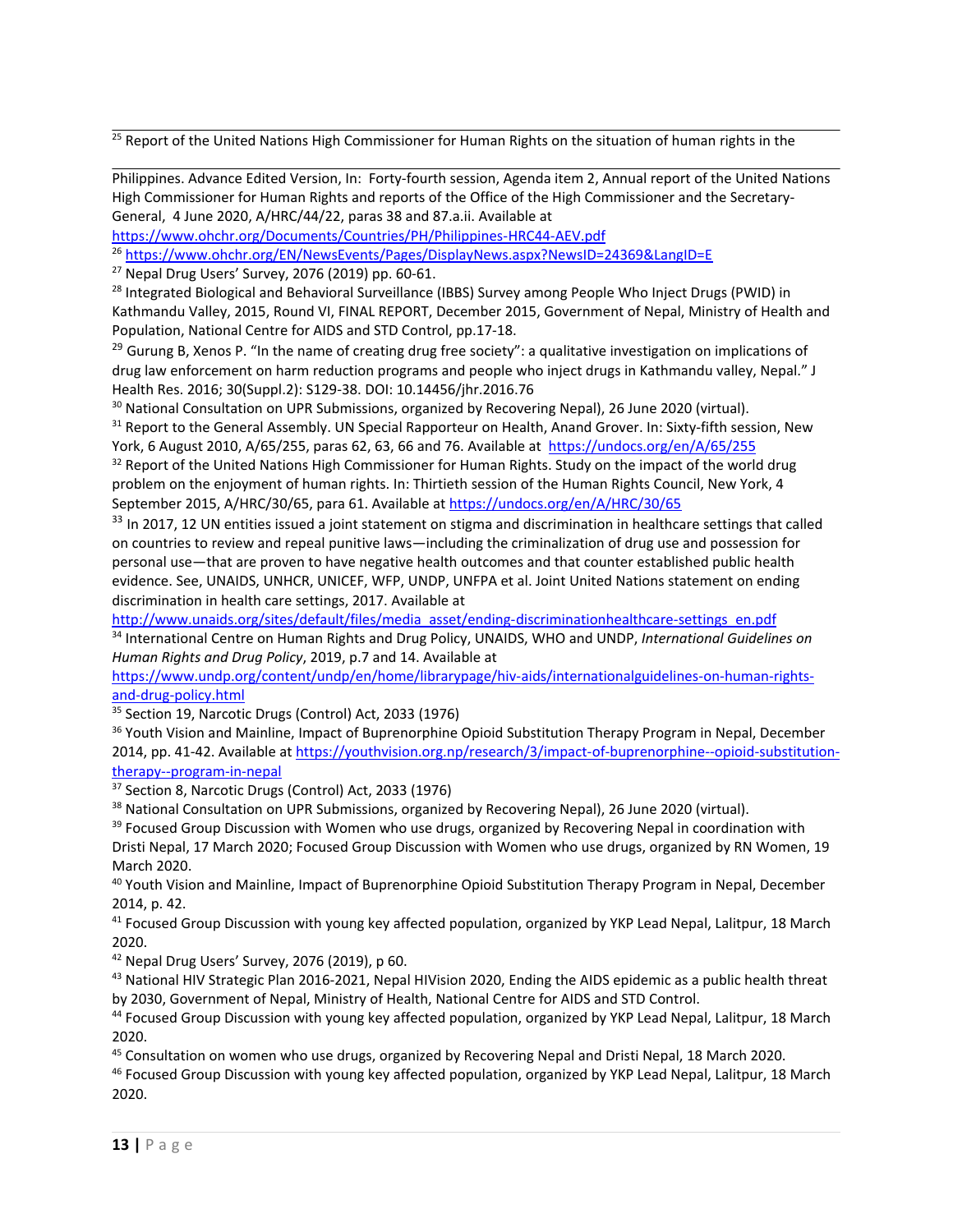$^{47}$  National Policy for Drug Control, 2063 (2006), para 5.3 and Drug Control Strategy, 2010, paras 4.1 and 4.2. <sup>48</sup> National HIV Strategic Plan 2016-2021, Nepal HIVision 2020, Ending the AIDS epidemic as a public health threat by 2030, Government of Nepal, Ministry of Health, National Centre for AIDS and STD Control, pp. 10 and 14. <sup>49</sup> Report to the General Assembly. UN Special Rapporteur on Health, Anand Grover. In: Sixty-fifth session, New

<sup>50</sup> Focused Group Discussion with young key affected population, organized by YKP Lead Nepal, Lalitpur, 18 March 2020. See also, Thomas Robert Zeller, 'When Treatment Is Violence: Making, Treating, And Regulating Addiction In Nepali Private Rehabilitation Centers', A Thesis submitted to The Graduate Division Of The University Of Hawai'I At Mānoa in partial fulfillment of the requirements for the Degree of Master of the Arts in Anthropology, May 2019. Available at [https://scholarspace.manoa.hawaii.edu/bitstream/10125/63136/Zeller\\_hawii\\_0085O\\_10234.pdf](https://scholarspace.manoa.hawaii.edu/bitstream/10125/63136/Zeller_hawii_0085O_10234.pdf) <sup>51</sup> Article 22, Constitution of Nepal

 $^{52}$  Human Rights Committee, Concluding observations on the second periodic report of Nepal, 15 April 2014, CCPR/C/NPL/CO/2, paras 10-11.

<sup>53</sup> Drug Control Strategy, 2010, para 5.1.1.

<sup>54</sup> United Nations General Assembly, Human Rights Council, Thirty -first session, Report of the Working Group on the Universal Periodic Review, Nepal, A/HRC/31/9, Recommendation 122.24 (Paraguay), 122.25 (Djibouti) 121.3 (Germany) and 121.4 (Norway).

55 Sections 14 and 19A, Narcotic Drugs (Control) Act, 2033 (1976)

<sup>56</sup> Section 3(j3), Narcotic Drugs (Control) Act, 2033 (1976)

57 Drug Control Strategy, 2010, paras 2 and 3.2.1.

<sup>58</sup> National Consultation on UPR Submissions, organized by Recovering Nepal), 26 June 2020 (virtual).

<sup>59</sup> See Single Convention on Narcotic Drugs, 1961, As amended by the 1972 Protocol amending the Single

Convention on Narcotic Drugs, 1961, Article 38, para 2; Convention on Psychotropic Substances, 1971, Article 20, para 2.

60 Nepal Drug Users' Survey, 2076 (2019), p. 69.

<sup>61</sup> Kamal Pariyar, 'Rehabilitation centres remain rampant in lack of effective monitoring', Kathmandu, July 23, 2016, My Republica. [https://myrepublica.nagariknetwork.com/news/rehabilitation-centers-remain-rampant-in-lack-of](https://myrepublica.nagariknetwork.com/news/rehabilitation-centers-remain-rampant-in-lack-of-effective-monitoring/)[effective-monitoring/](https://myrepublica.nagariknetwork.com/news/rehabilitation-centers-remain-rampant-in-lack-of-effective-monitoring/)

 $^{62}$  NAP+N, DUNA, GNP+, 'Speaking Out: Personal testimonies of rights violations experienced by people who use drugs in Nepal', 2016, p.9. Available at

[https://www.gnpplus.net/assets/wbb\\_file\\_updown/5666/Human%20Rights%20Count\\_KPLHIV\\_Nepal.pdf](https://www.gnpplus.net/assets/wbb_file_updown/5666/Human%20Rights%20Count_KPLHIV_Nepal.pdf)

 $^{63}$  13 patients escape, 21 rescued from rehab centre, Kathmandu, December 08, 2018,The Himalayan Times. <https://thehimalayantimes.com/kathmandu/13-patients-escape-21-rescued-from-rehab-centre/>

<sup>64</sup> For more information, please see, Thomas Robert Zeller, 'When Treatment Is Violence: Making, Treating, And Regulating Addiction In Nepali Private Rehabilitation Centers', A Thesis submitted to The Graduate Division Of The University Of Hawai'I At Mānoa in partial fulfillment of the requirements for the Degree of Master of the Arts in Anthropology, May 2019. Available at

[https://scholarspace.manoa.hawaii.edu/bitstream/10125/63136/Zeller\\_hawii\\_0085O\\_10234.pdf](https://scholarspace.manoa.hawaii.edu/bitstream/10125/63136/Zeller_hawii_0085O_10234.pdf)

<sup>65</sup> Operational Guidelines for Drug Treatment Rehabilitation Centre – 2075 (unofficial translation of title). <sup>66</sup><http://www.drugportal.gov.np/report/organizations>

<sup>67</sup>See ANPUD, Human Rights Day 2018 – "They Made Me Lick My Urine": Private Drug Rehab Center Raided & Rescued Everyone, 10 December 2018. [http://www.anpud.org/human-rights-day-2018-they-forced-me-to-lick](http://www.anpud.org/human-rights-day-2018-they-forced-me-to-lick-my-urine-private-rehab-center-raided-and-everyone-rescued/)[my-urine-private-rehab-center-raided-and-everyone-rescued/](http://www.anpud.org/human-rights-day-2018-they-forced-me-to-lick-my-urine-private-rehab-center-raided-and-everyone-rescued/)

<sup>68</sup> Report of the Special Rapporteur on torture and other cruel, inhuman or degrading treatment or punishment, Juan Mendéz. In: Sixty-eighth session, New York, 9 August 2013, A/68/295, para 42. Available at <https://undocs.org/A/68/295>

 $^{69}$  Report to the General Assembly. UN Special Rapporteur on Health, Anand Grover. In: Sixty-fifth session, New York, 6 August 2010, A/65/255, paras 30-34. Available at <https://undocs.org/en/A/65/255>

 $^{70}$  Human Rights Committee, Concluding observations on the seventh periodic report of the Russian Federation, 28 April 2015, CCPR/C/RUS/CO/7 at para 16.

<sup>71</sup> Committee against Torture, Concluding observations on the combined fifth and sixth periodic reports of Guatemala, adopted by the Committee atits fiftieth session (6–31 May 2013), CAT/C/GTM/CO/5-6 at para 20.

York, 6 August 2010, A/65/255, paras 19-21. Available at <https://undocs.org/en/A/65/255>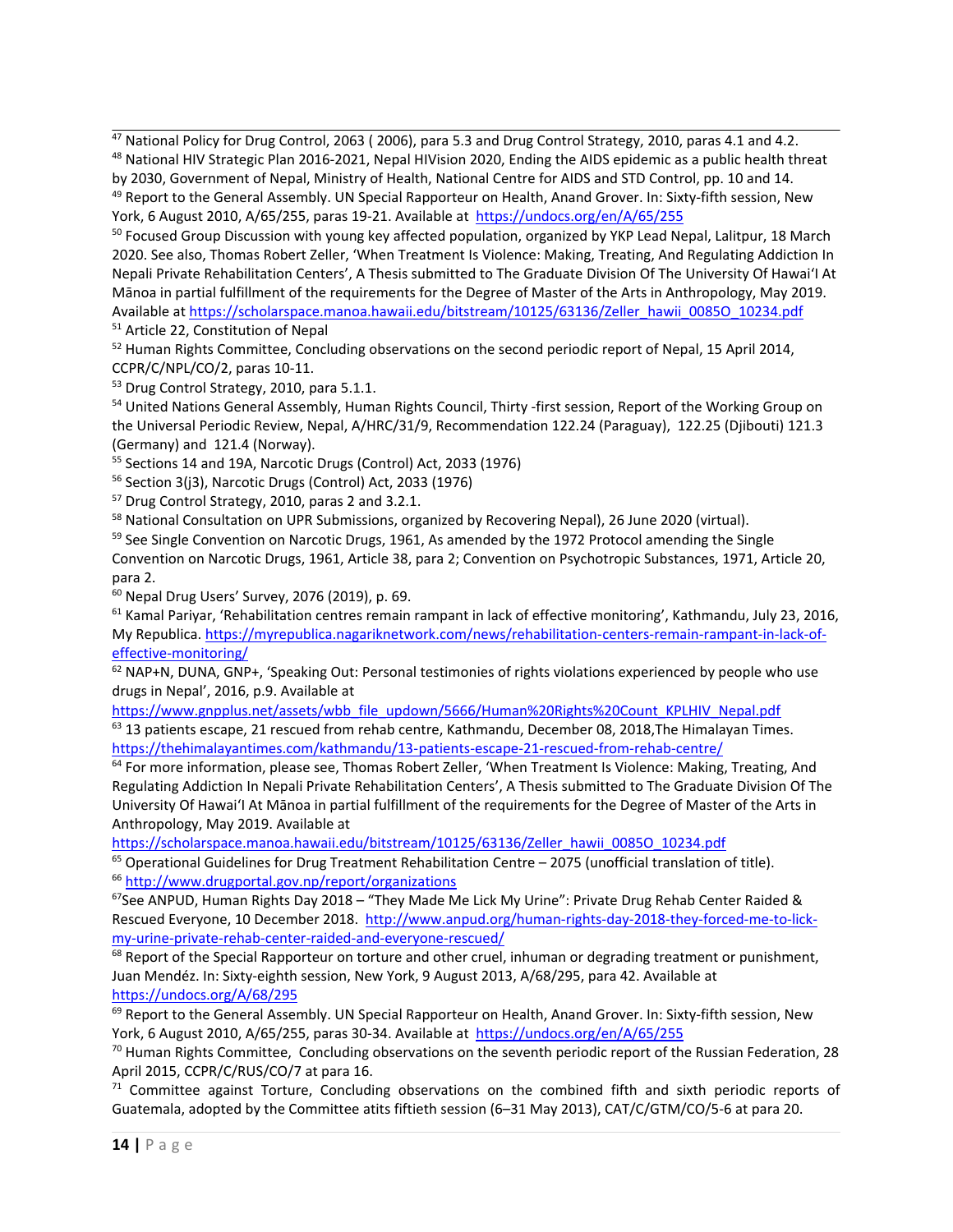$^{72}$  Report of the Special Rapporteur on torture and other cruel, inhuman or degrading treatment or punishment, Juan Mendéz. In: Sixty-eighth session, New York, 9 August 2013, A/68/295, para 87. Available at <https://undocs.org/A/68/295>

<sup>73</sup> In: Thirty-ninth session of the Human Rights Council, New York, 14 September 2018 (A/HRC/39/39; <https://undocs.org/A/HRC/39/39>, at para 90

74 <https://www.ohchr.org/EN/NewsEvents/Pages/DisplayNews.aspx?NewsID=24369&LangID=E>

75 UN Committee Against Torture (2008), *General Comment number 2*, para. 15. Available at:

[https://tbinternet.ohchr.org/\\_layouts/15/treatybodyexternal/Download.aspx?symbolno=CAT%2fC%2fGC%2f2&La](https://tbinternet.ohchr.org/_layouts/15/treatybodyexternal/Download.aspx?symbolno=CAT%2fC%2fGC%2f2&Lang=en) [ng=en](https://tbinternet.ohchr.org/_layouts/15/treatybodyexternal/Download.aspx?symbolno=CAT%2fC%2fGC%2f2&Lang=en)

76 UN Committee Against Torture (2008), *General Comment number 2*, para. 18.

77 Nepal Drug Users' Survey, 2076 (2019), p. 67.

<sup>78</sup> National Consultation on UPR Submissions, organized by Recovering Nepal), 26 June 2020 (virtual).

<sup>79</sup> <http://www.ncasc.gov.np/map/>

80 Central Bureau of Statistics, Government of Nepal, 'Survey Report on Current Hard Drug Users in Nepal -2069' (2013), published by the Drug Control Programme, Ministry of Home Affairs, Government of Nepal, pp.20 and 26. 81 Mapping and size estimation of FSW, MSM, MSW, TG and PWID in Nepal, March 2017, Government of Nepal, Ministry of Health, National Centre for AIDS and STD Control, p.14.

<sup>82</sup> National Consultation 26 June 2020

<sup>83</sup> Article 18(2), Constitution of Nepal.

<sup>84</sup> Article 35(3), Constitution of Nepal.

 $\mathrm{^{85}}$  National Health Policy - 2071. Unofficial translation(Darft ver.l as of 08 Aug 2014). Available at

<https://www.publichealthupdate.com/national-health-policy-2071-nepali-and-english-version/>

<sup>86</sup> Committee on Economic Social and Cultural Rights, General Comment No. 14 (2000,)The right to the highest attainable standard of health (article 12 of the International Covenant on Economic, Social and Cultural Rights) Adopted at the Twenty-second Session of the Committee on Economic, Social and Cultural Rights, on 11 August 2000 (Contained in Document E/C.12/2000/4).

87 Nepal Drug Users' Survey, 2076 (2019), pp. 3 and 21.

88 Mapping and size estimation of FSW, MSM, MSW, TG and PWID in Nepal, March 2017, Government of Nepal, Ministry of Health, National Centre for AIDS and STD Control, p. 26.

89 Mapping and size estimation of FSW, MSM, MSW, TG and PWID in Nepal, March 2017, Government of Nepal, Ministry of Health, National Centre for AIDS and STD Control, p.2.

90 Ministry of Home Affairs and UNODC, Profile, Drug Use Pattern, Risk Behaviour and Selected Bio-Markers of Women Drug Users from Seven Sites in Nepal, Government of Nepal, (2011), p. 60.

 $91$  Women drug users in eastern Nepal: A silent story, 13 January 2018, The Kathmandu Post.

<https://kathmandupost.com/miscellaneous/2018/01/13/women-drug-users-in-eastern-nepal-a-silent-story> <sup>92</sup> the Nepal Drug Users' Survey, 2076 (2019), p.26.

93 Ministry of Home Affairs and UNODC, Profile, Drug Use Pattern, Risk Behaviour and Selected Bio-Markers of Women Drug Users from Seven Sites in Nepal, Government of Nepal, (2011), pp. 25 and 55.

<sup>94</sup> See Article 18(3) Constitution of Nepal and Committee on the Elimination of Discrimination against Women, Concluding observations on the sixth periodic report of Nepal, 14 November 2018, CEDAW/C/NPL/CO/6, paras 16-17.

<sup>95</sup> Committee on the Elimination of Discrimination against Women, Concluding observations on the sixth periodic report of Nepal, 14 November 2018, CEDAW/C/NPL/CO/6, paras 26-27.

96 Ministry of Home Affairs and UNODC, Profile, Drug Use Pattern, Risk Behaviour and Selected Bio-Markers of Women Drug Users from Seven Sites in Nepal, Government of Nepal, (2011), p. 40

<sup>97</sup> Nepal Drug Users' Survey, 2076 (2019), p. 60.

 $^{98}$  Human Rights Council, Report of the Special Rapporteur on violence against women, its causes and consequences, Dubravka Šimonović, Visit to Nepal, <sup>19</sup> June 2019, A/HRC/41/42/Add.2, para 54.

 $^{99}$  Focussed Group Discussion with women who use drugs, organized by RN Women, 19 March 2020.

<sup>100</sup> Drug Control Strategy, 2010, para 2.5.